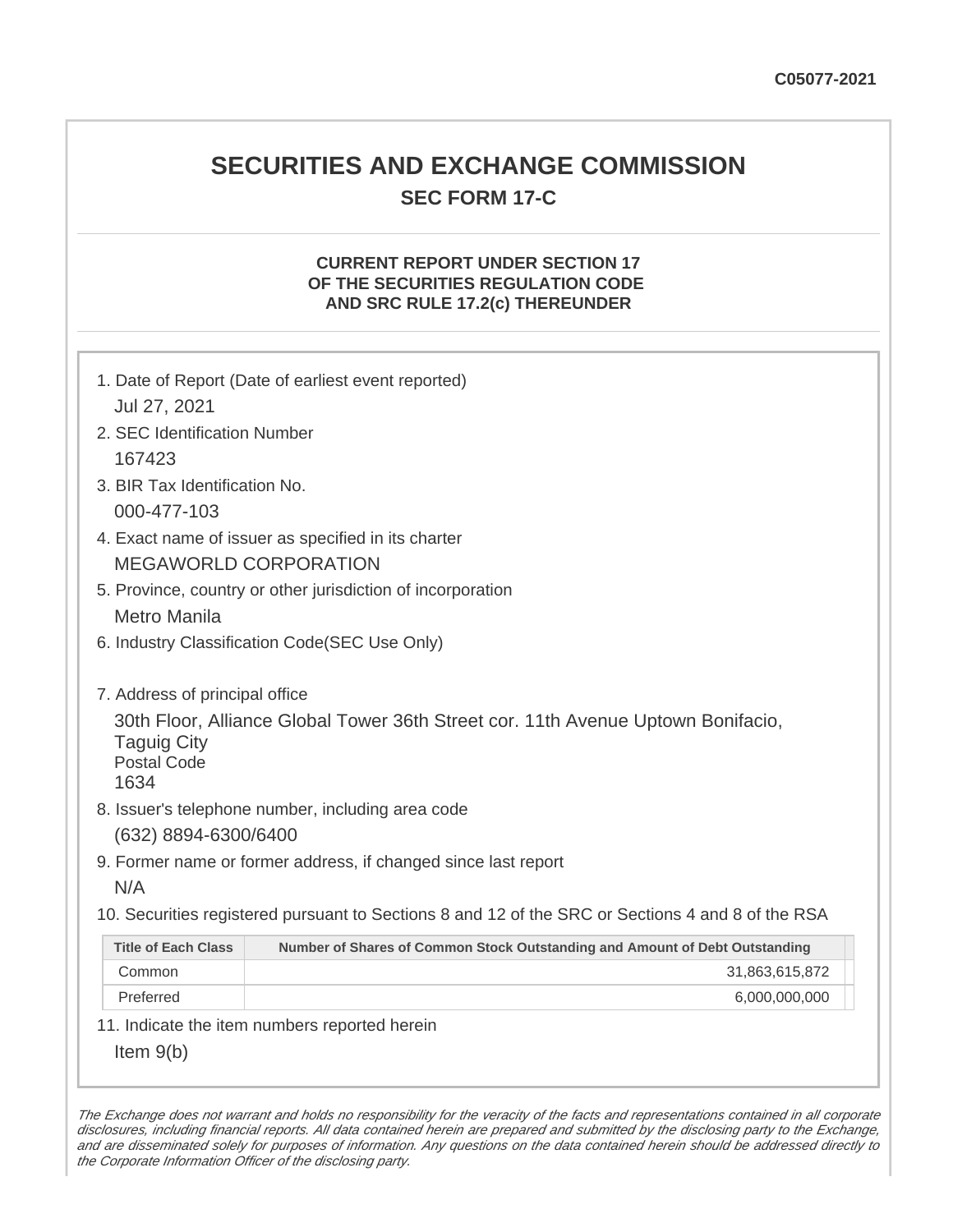

# **Megaworld Corporation MEG**

## **PSE Disclosure Form 14-1 - Notice of Analysts'/Investors' Briefing References: Section 14 of the Revised Disclosure Rules**

**Subject of the Disclosure**

Notice of Analysts' Briefing

**Background/Description of the Disclosure**

Megaworld Corporation will hold an Analysts' Briefing on the Company's financial and operating results for the First Half of 2021.

| <b>Type of Briefing</b>        | Analysts' Briefing                                                           |
|--------------------------------|------------------------------------------------------------------------------|
| <b>Subject of the Briefing</b> | MEG 1H2021 Financial and Operating Results                                   |
| Date of the Briefing           | Aug 6, 2021                                                                  |
| <b>Time</b>                    | $2:00$ P.M.                                                                  |
| <b>Venue</b>                   | Online through a video conference facility                                   |
| <b>Contact Person</b>          | Jelynn Tuguero                                                               |
| <b>Contact Details</b>         | jtuquero.global@megaworldcorp.com and/or investorrelations@megaworldcorp.com |

**Other Relevant Information**

None

#### **Filed on behalf by:**

| Name               | Sherwin De Joya        |
|--------------------|------------------------|
| <b>Designation</b> | <b>AVF</b><br>$\cdots$ |
|                    |                        |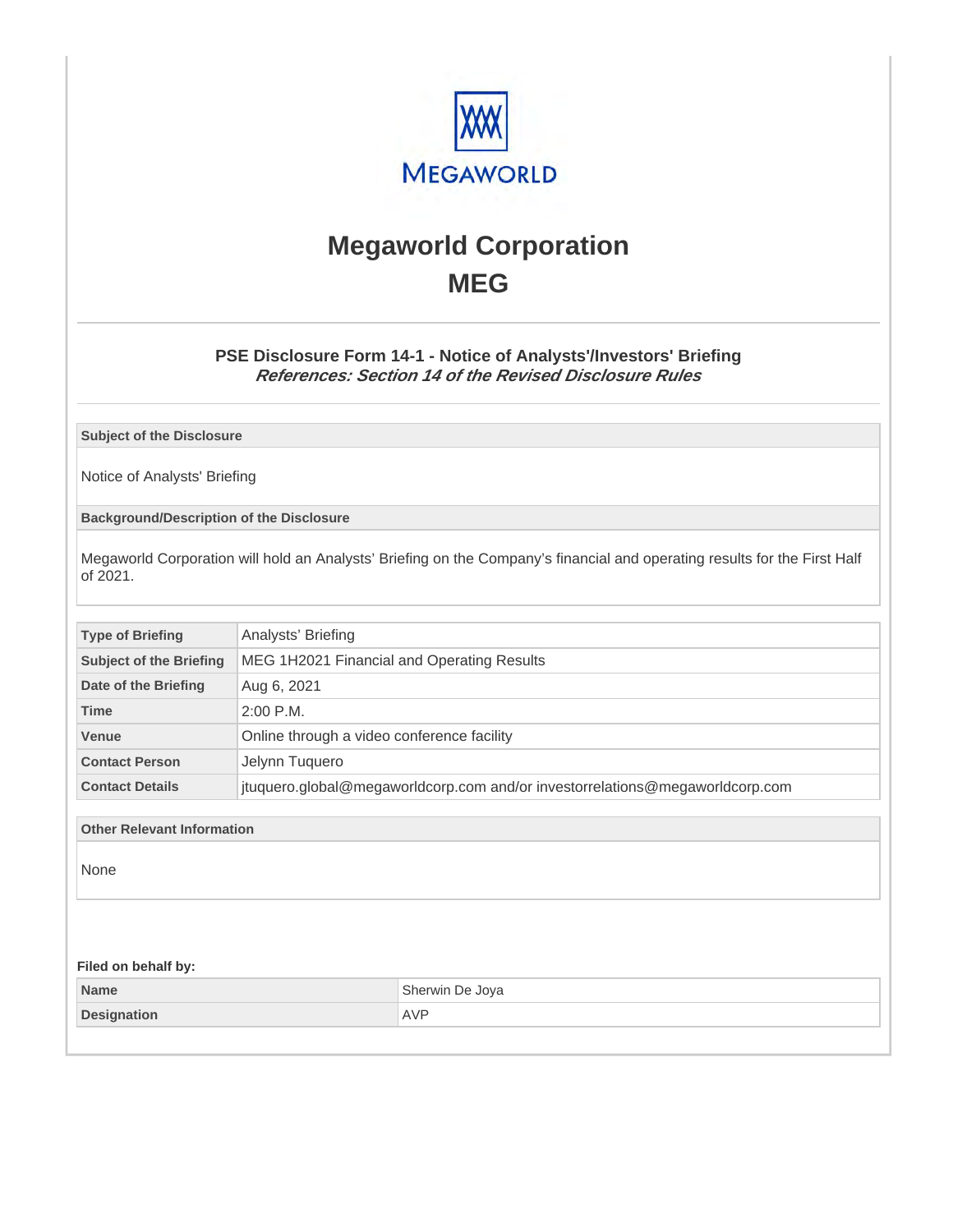#### **SECURITIES AND EXCHANGE COMMISSION SEC FORM 17-C CURRENT REPORT UNDER SECTION 17 OF THE SECURITIES REGULATION CODE AND SRC RULE 17.2 (c) THEREUNDER**

# 1. **July 27, 2021**

Date of Report

- 2. SEC Identification Number: **167423** 3. BIR Tax Identification No: **000-477-103**
- 4. **MEGAWORLD CORPORATION**  Exact name of Issuer as specified in its charter
- 5. **Metro Manila** Province, Country or other jurisdiction of incorporation or organization
- 6. (SEC Use Only) Industry Classification Code
- 7. **30th Floor, Alliance Global Tower 36th Street cor. 11th Avenue Uptown Bonifacio, Taguig City 1634** Address of principal office
- 8. **(632) 8894-6300/6400**  Issuer's telephone number, including area code
- 9. Securities registered pursuant to Sections 8 and 12 of the SRC or Sections 4 and 8 of the RSA

Title of Each Class Number of Shares of Stock Outstanding

**Common 31,863,615,872 Preferred 6,000,000,000 Total 37,863,615,872**

### 10. **Item 9(b)**

Megaworld Corporation (the "Company") will hold an Analysts' Briefing on August 6, 2021 (Friday) at 2:00 p.m.

### **SIGNATURE**

Pursuant to the requirements of the Securities Regulation Code, the Issuer has duly caused this report to be signed on its behalf by the undersigned hereunto duly authorized.

### **MEGAWORLD CORPORATION**

*<u>Issuer</u> Issuer Issuer* 

By:  **DR. FRANCISCO C. CANUTO** 

 Senior Vice President and Corporate Information Officer July 27, 2021